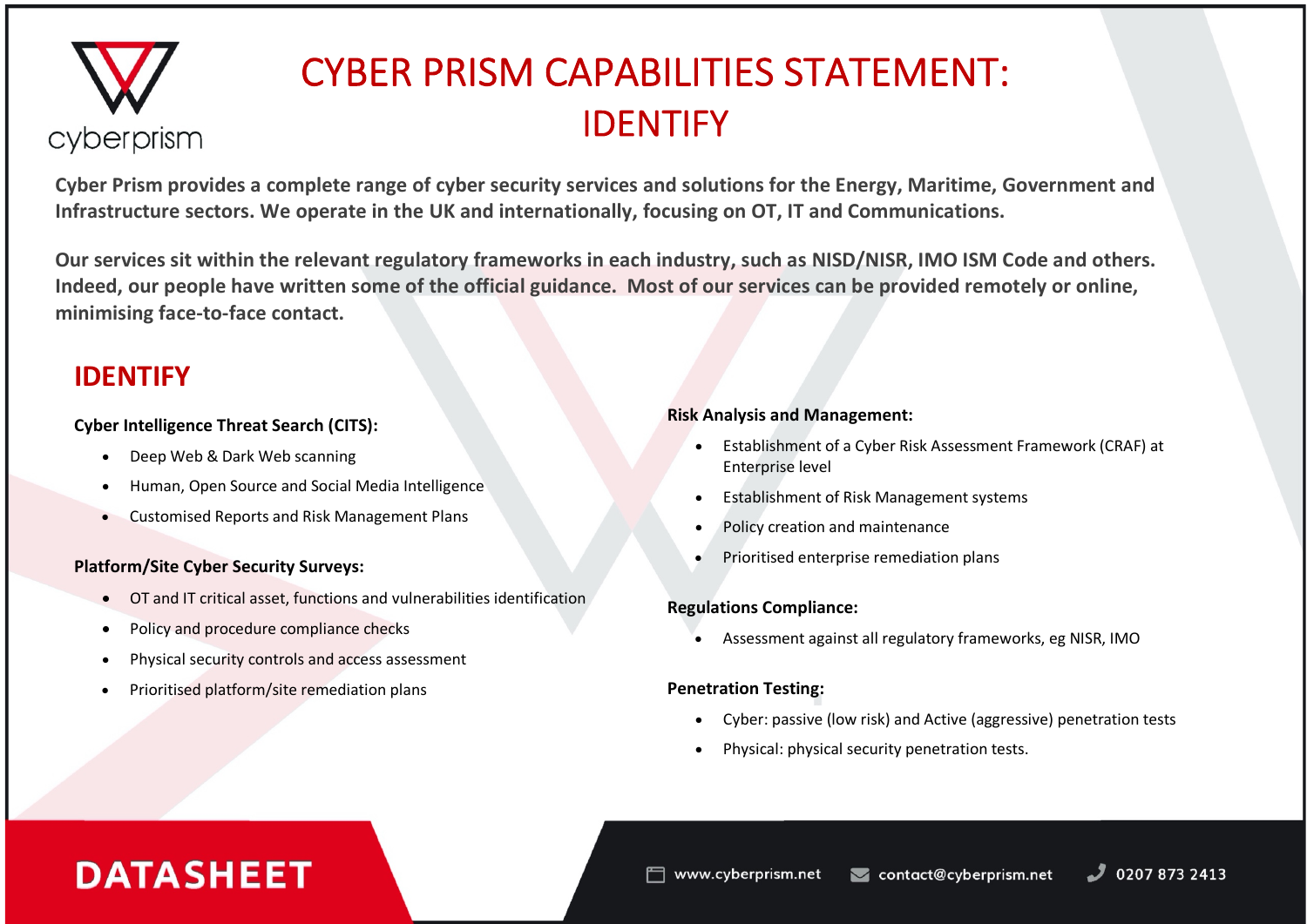

# CYBER PRISM CAPABILITIES STATEMENT: PROTECT

**Cyber Prism provides a complete range of cyber security services and solutions for the Energy, Maritime, Government and Infrastructure sectors. We operate in the UK and internationally, focusing on OT, IT and Communications.** 

**Our services sit within the relevant regulatory frameworks in each industry, such as NISD/NISR, IMO ISM Code and others. Indeed, our people have written some of the official guidance. Most of our services can be provided remotely or online, minimising face-to-face contact.**

### **PROTECT**

#### **Cyber Prism Guard TM:**

- Multifunctional cyber security system
- Unique understanding of OT devices
- Manages safe interaction between IT and OT
- Protects legacy devices and systems

#### **Network configuration:**

- Base system configuration
- Base system back-up

#### **Training:**

- Online and face-to-face
- Awareness and cyber hygiene training for all
- Focussed cyber training for key individuals
- Simulation training in synthetic environments

### **Secure home/remote working package:**

• Rapid deployment of software based SDWAN and endpoint security

### **Network Defence:**

- Cyber Security Survey in-situ or remote
- Cyber Incident Response Plan (CIRP)
- **CyberMonitorTM** full range of network monitoring functions
- Alerts & Incident Management
- Technical Support
- Network Restoration

**Staff and supply chain vetting**

**Secure communications provision**

**Cyber security input to design of facilities / platfoms**

**Cyber insurance facilitation and advice**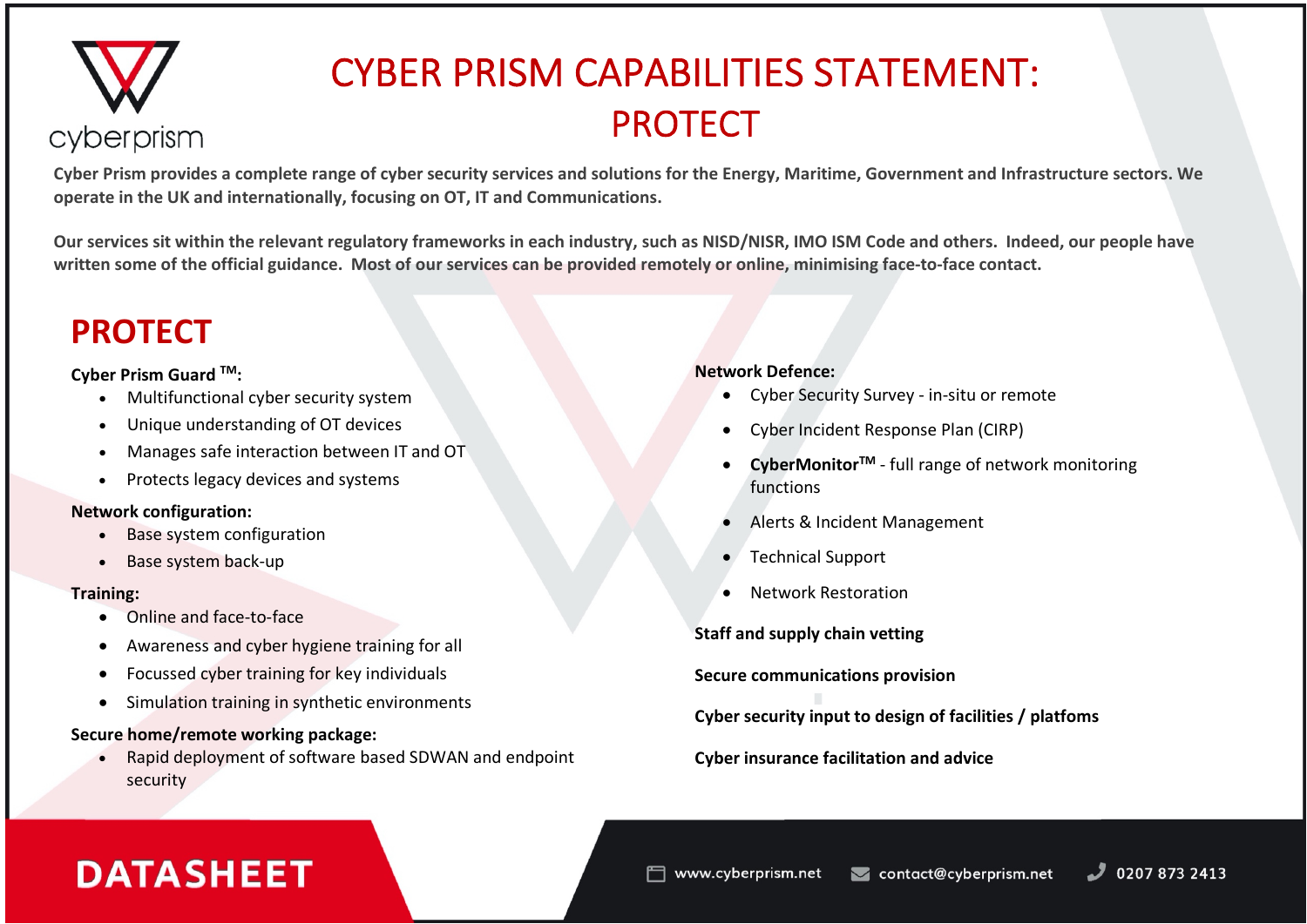

# CYBER PRISM CAPABILITIES STATEMENT: DETECT AND RESPOND

**Cyber Prism provides a complete range of cyber security services and solutions for the Energy, Maritime, Government and Infrastructure sectors. We operate in the UK and internationally, focusing on OT, IT and Communications.** 

**Our services sit within the relevant regulatory frameworks in each industry, such as NISD/NISR, IMO ISM Code and others. Indeed, our people have written some of the official guidance. Most of our services can be provided remotely or online, minimising face-to-face contact.**

### **DETECT**

### **Cyber Prism Cybermonitor TM:**

- Bespoke control **Dashboard** for onsite or remote management, analysis and response
- Collects any data from any capable network-connected device
- Detects and alerts anomalous behaviour and indicators of compromise
- Alerts intelligently generated by Security Information & Event Management (SIEM)
- Built-in Incident Management System automatically triggers alarms and initiates the Cyber Incident Response Plan (CIRP)
- Forensic data capture by default
- Customisable reporting: the data you need and only the data you need
- Poses no risk to critical systems, and is equally suited to IT and OT applications

### **RESPOND**

### **Cyber Incident Response Planning (CIRP):**

- Assistance to staff with pre-existing and inprogress planning
- Production of a CIRP from scratch
- War-gaming and procedural tests

### **Cyber Incident Response Service:**

- Advice and intervention during an incident
- Proactive alert generation through **Cybermonitor TM**

### **Causal identification and forensic follow-up**